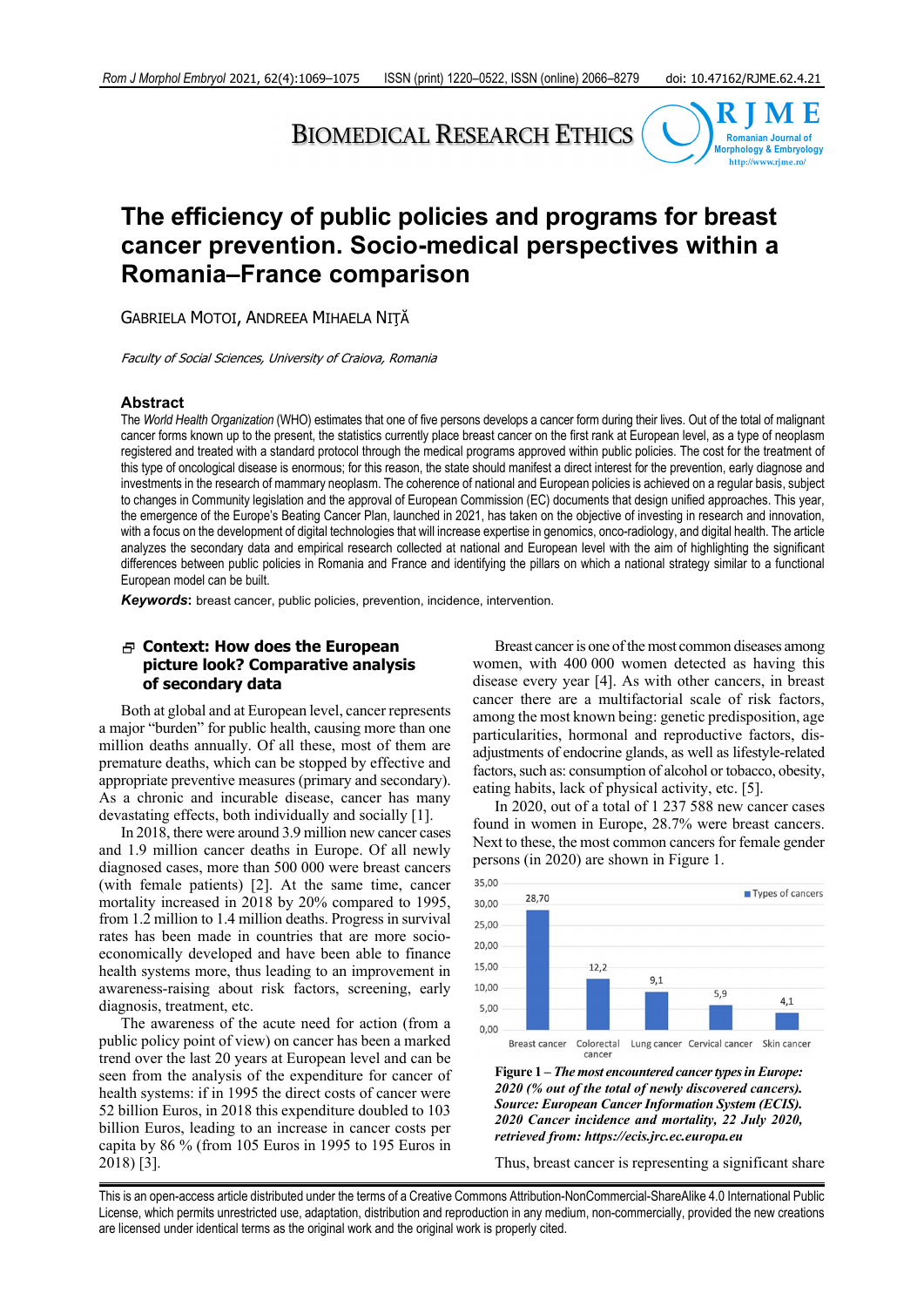of the total detectable types of cancer. As it has been extracted from the financial audit analyzes, the costs of prevention are economically much lower than the costs of intervention (involving anamnesis, radiological examination, surgical intervention, biopsy, oncological treatment, etc.). To reduce the mortality rate from breast cancer, information and awareness programs need to be disseminated so that everyone can decide on their own health responsibly (for breast cancer, carrying out the annual or biannual mammography for the 50–74 years age group) [6]. Also, one of the successful measures that could be applied at national level, would be the increase of health expenditure, to 6–7%, to be closer to the measures applied and implemented in other European countries [7].

## **Breast cancer in Romania and France: incidence, mortality, survival rate, prevention**

To achieve some comparative analyzes of the breast cancer situation in France and Romania, we used as a source of secondary data the Eurostat database for health indicators. Of course, as a number, the figures cannot be compared, given the differences between the population volumes of the two societies (65.3 million inhabitants in France, 19.1 million in Romania in 2021). But, as we will see in the Tables 1–4, we have opted to compare some variation indicators, which reflect how the incidence, mortality rate or survival rate of breast cancer have evolved, according to the case. For example, we have started from the argument that if there is a decrease or increase in mortality in a specific time segment, this can be a sufficiently strong statistical argument to support the conclusion that preventive measures taken at the level of a society (be it Romanian or French) are or are not effective and can contribute, in the long term, to reducing the incidence and mortality rate caused by breast cancer.

Some specialized studies [8] have shown that there is a close link between the level of education and preventive medical conduct. Thus, a high level of education gives individuals greater access to information, the possibility of properly informing themselves about certain diseases, of preventive medical behavior, of making choices or changes in individual life, contributing to an improvement in their state of health and, in the long term, in life quality [9]. In addition, not only the level of education contributes to fostering preventive behavior, but the entire social system in which an individual lives: the data below are consistent with the data from other studies developed at European level, which emphasize that there is no culture of prevention for certain diseases in Romania.

Regarding breast cancer prevention and individual medical consultation initiatives for early detection of such a disease, there are significant differences between France and Romania. Thus, according to a survey carried out by Eurostat in 2014, 79.0% of Romanian women (aged 50–69) pointed out that they had never made a breast examination by X-ray. This percentage reflects a worrying situation, which also confirms the conclusions of European studies that Romania is among the countries with the highest incidence of premature mortality (caused by diseases that could have been treated, had it been discovered early or in time). In the case of France, 40.3% of women mentioned

that they had had the last breast X-ray exam less than a year before the survey date (Table 1).

**Table 1 –** *Self-reported last breast examination by Xray among women, by age: 50–69 years (2014, Eurostat)*

| Country | Less<br>than a | One to<br>two<br>year [%] years [%] | Two to<br>three<br>years [%] | Three<br>years and<br>more [%] | <b>Never</b><br>[%] |
|---------|----------------|-------------------------------------|------------------------------|--------------------------------|---------------------|
| Romania | 15             | 51                                  | 51                           | 92                             | 79 O                |
| France  | 40 3           | 46 7                                | 42                           | 44                             | 44                  |

Source: Eurostat. Health Indicators, retrieved from: https://ec.europa. eu/eurostat/web/health/data/database

Then there are studies that also highlight the link between different social factors (such as disadvantaged residence environments) and the risk of illness [10, 11]. In the case of Romanian society, differences between residence environments are accentuated, not only regarding the health system, but also to education, labor market or economy and the development of activity sectors. These differences "overlap with increased inequalities concerning the access to health care services and their quality" [12] (Table 2).

**Table 2 –** *Self-reported last breast examination by Xray among women, by degree of urbanization: rural areas (2014, Eurostat)*

| Country | Less<br>than a | One to<br>two<br>year [%] years [%] | Two to<br>three<br>vears [%] | Three<br>years and<br>more [%] | <b>Never</b><br>r%1 |
|---------|----------------|-------------------------------------|------------------------------|--------------------------------|---------------------|
| Romania | 0 9            | 26                                  | 27                           | 46                             | 892                 |
| France  | 39.5           | 47 4                                | 42                           | 51                             | 38                  |
|         |                |                                     |                              |                                |                     |

Source: Eurostat. Health Indicators, retrieved from: https://ec.europa. eu/eurostat/web/health/data/database

In France, there was a 91% increase in the incidence of cancer cases among women during 1990–2018 (from 91 800 in 1990 to 1 777 400 in 2018). As for breast cancer, there is also an increase in the incidence in all age groups (up to the age of 60). In terms of the number of newly detected cases at the level of 2018 in France, it was above 50 000 persons (*i.e.*, 58 459 persons). The number of deaths recorded due to breast cancer was of 12 146, which was statistically a mortality rate of 14.0. In Romania, at the level of 2018, breast cancer was on the first rank regarding the incidence of new cancers in women of all ages (a number of 38 439 cases), approximately 9629 new cancer cases being registered, which makes up a share of 25.1% of the total of newly detected cancers [13].

The cancer incidence forecast by 2025 shows a trend of continuous growth of new cancer cases in Romania, reaching 337.0‱<sub>00</sub> inhabitants in 2025 [14], which calls for greater attention to the prevention through screening, where possible, to reduce costs and mortality from this disease. The prognosis on breast cancer incidence in women (data reported by the oncology practice) by 2025 shows the trend of continuous growth in new breast cancer cases, reaching the rate of  $74.8\%$ <sub>000</sub> women in 2025.

As regards the more recent statistical situation (year 2020), the comparative analysis shows a similar situation in the two countries in terms of cancer incidence, breast cancer mortality, but also differences in survival rates.

Regarding the incidence of breast cancer, the differences between the two societies are very small (also considering, of course, the differences in population size), which points out once again the conclusion made by numerous specialized works, that breast cancer is a disease faced by all societies, regardless of their level of development (Table 3).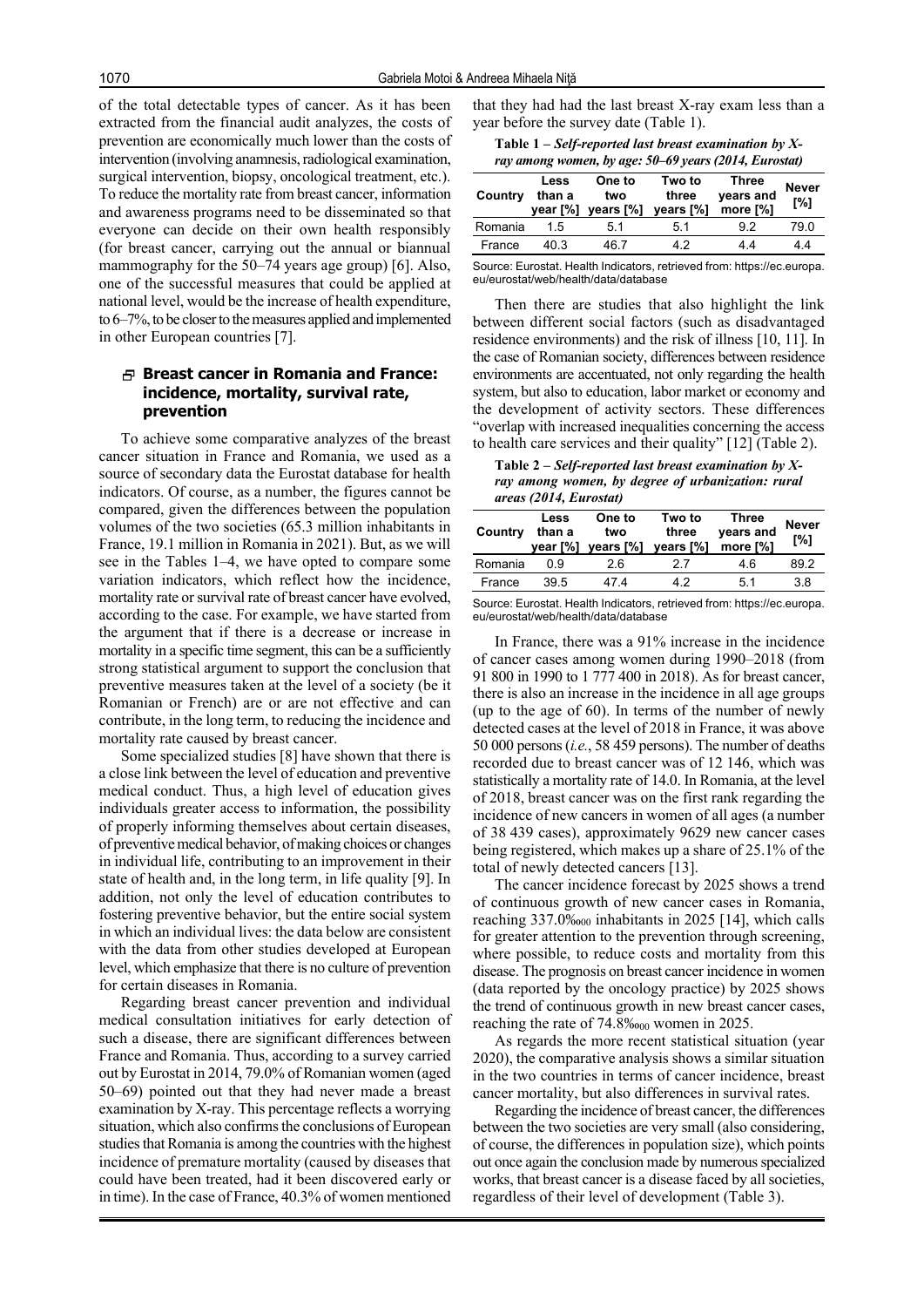**Table 3 –** *Breast cancer incidence (2020). Romania– France benchmarking*

| Country | No. of cases | Incidence |
|---------|--------------|-----------|
| France  | 58 083       | 1644      |
| Romania | 12 085       | 1131      |

Source: European Cancer Information System (ECIS). 2020 Cancer incidence, retrieved from: https://ecis.jrc.ec.europa.eu

In terms of breast cancer mortality, if we compare the two societies, there are minor and insignificant differences also here. It is interesting to analyze the medical typology (medical evolution) and the correlation with the (early) stage of the disease of patients who died due to breast cancer, because the chances to cure depend very much on the timing/period of the diagnosis [4] (Table 4).

Moreover, this mortality rate has increased in recent years in both societies, as reflected in the data from the

Table 5, which shows the evolution of female mortality from breast cancer in the period 2011–2011 (when, *e.g.*, in France, the II Plan for preventing and combating breast cancer was being implemented). These statistical data, which highlight the concern or caution with which this issue should be addressed, have been the basis for building the most important public health policy measures in the two states (which we will present in the second part of this article).

**Table 4 –** *Breast cancer mortality (2020). Romania– France benchmarking*

| Country | No. of cases  | <b>Mortality</b> |
|---------|---------------|------------------|
| France  | 14 183        | 35.6             |
| Romania | 3918          | 36.2             |
|         | $\sim$ $\sim$ | $       -$       |

Source: European Cancer Information System (ECIS). 2020 Cancer incidence, retrieved from: https://ecis.jrc.ec.europa.eu

**Table 5 –** *Evolution of female mortality caused by breast cancer (2011–2016)*

|         | Year   |       |      |        |         | Variation 2011-2016 |         |
|---------|--------|-------|------|--------|---------|---------------------|---------|
| Country | 2011   | 2012  | 2013 | 2014   | 2015    | 2016                | [%]     |
| Romania | 3130   | 3127  | 3233 | 3336   | 3432    | 3455                | $+10.4$ |
| France  | 11 692 | 11896 | 930  | 12 238 | 12 4 44 | 12 734              | $+8.9$  |

Source: Eurostat. Health Indicators, retrieved from: https://ec.europa.eu/eurostat/web/health/data/database

The survival rate of breast cancer is determined, among other things, by three important factors: prevention, early detection, and expenditure/investment in disease research. Regarding this latter factor, the differences between the two societies are significant and are presented in the Table 6.

**Table 6 –** *Survival rate (2000–2007)*

| Country | One year | Three years | <b>Five years</b> |
|---------|----------|-------------|-------------------|
| France  | 94 73    | 8577        | 78.28             |
| Romania | 88.31    | 73.60       | 62.86             |

Source: European Cancer Information System (ECIS). 2020 Cancer survival rate, 22 July 2020, retrieved from: https://ecis.jrc.ec.europa.eu

It can be noticed that the share of gross domestic product (GDP) allocated to health expenditure is twice as low in Romania as in France and the direct costs of cancer (*per capita*) are the lowest in Europe (3.5 times smaller than in France and 5 times smaller than in Switzerland, which is in the first position in terms of direct cancer costs) (Table 7).

**Table 7 –** *Total health expenditures and costs for cancer: 2018*

| <b>Expenditures</b>                                         | France | Romania |
|-------------------------------------------------------------|--------|---------|
| Expenditure - percent of GDP for health                     | 11.2%  | 5.0%    |
| Cancer expenditure – percent of total<br>health expenditure | 7 1%   | 7 1%    |
| Cancer expenditure - EUR per capita                         | 254    |         |

EUR: Euros; GDP: Gross domestic product. Source: Hofmarcher T, Brådvik G, Svedman C, Lindgren P, Jönsson B, Wilking N. Comparator Report on Cancer in Europe 2019 – disease burden, costs and access to medicines. The Swedish Institute for Health Economics (IHE) Report, Lund, Sweden, 2019, 7:43–44, retrieved from: https://www.efpia.eu/ media/580501/comparator-report-on-cancer.pdf

# **The foundation for European health policies and programs – with focus on cancer prevention**

The health state of the population is "a complex social and biological phenomenon that expresses the level and characteristics of the health of members of a community

as a whole; the health state is closely linked to the living standard of the population" [15]. In fact, the problem of the health state is closely linked to the functional needs of our social system. Almost all definitions of health contain elements of the functional needs of the individual as a member of the society [16].

At European level, health is considered "a social right to which all citizens must have access, as opposed to the USA, *e.g.*, where health is an individual good, for which individuals have to pay high costs" [17]. Thus, access to health services is a fundamental right of all the countries of the European Union (EU), guaranteed in the Charter of Fundamental Rights of the EU; according to Article 35 "everyone has the right of access to preventive healthcare and to benefit from medical care under the conditions laid down in national laws and practices" [18]. Among the European documents of a programmatic nature relevant for the health protection field, we can mention the following: The Treaty on the Functioning of the EU (Article 168 on the protection of public health); the 2020 Strategy; the EU Health Program – *Health for Growth* (2014–2020). This program is designed around four axes: health promotion and disease prevention; supporting innovation and sustainability in EU health systems; improving access to a quality and safer healthcare; ensuring the protection of citizens against cross-border health threats.

Focusing on the issue of breast cancer disease, in 2006, the European Commission (EC) developed and adopted the *European Guidelines for Assurance in Breast Cancer Screening and Diagnosis*, a public policy document with the main objective of promoting best practices in the field of national (and/or regional) programs which are aimed at preventing and combating breast cancer by reducing the number of illnesses.

From a social point of view, we must bear in mind that there is a close link between the aging of the population and the increase in the cost of cancer treatments. This combination of factors has a significant impact on health budgets, even for the most developed societies. Health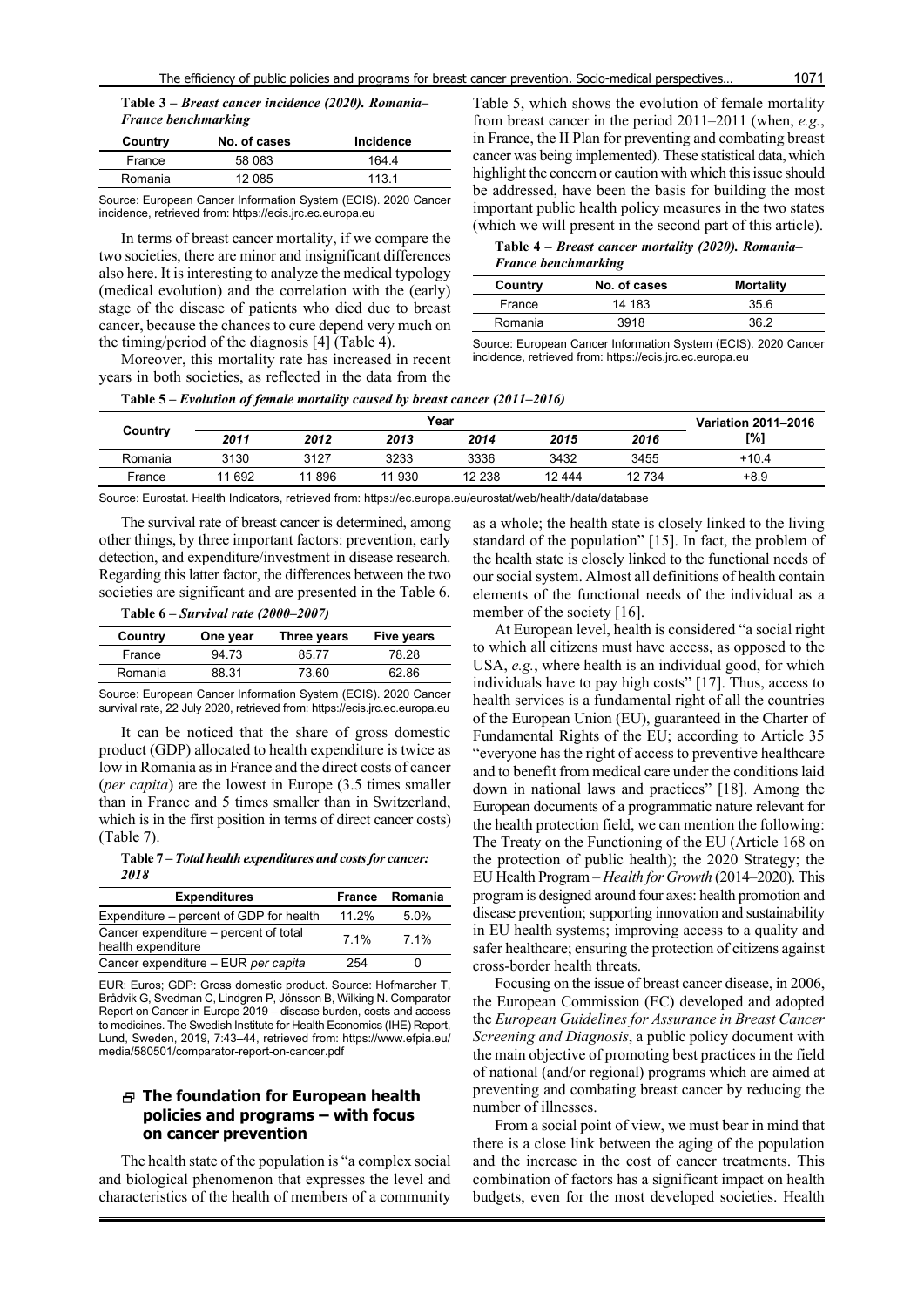systems are therefore experiencing a continuous increase in the level of necessary resources, due to population aging, the discovery of more efficient and costly technologies and medicines, and the increase in the number of people receiving healthcare services. The chosen health model for the provision of services is not important, but the effect of that system on the health of the population.

The promotion of a healthy lifestyle (primary prevention) and secondary prevention (*e.g.*, screening) [19] are effective public health policy measures aimed, *inter alia*, at identifying new cases at early stages of development and reducing cancer risk. Otherwise, many European countries have implemented screening and early detection programs for breast cancer which can effectively contribute to reducing the difficulties faced by European countries in national health budgets [20].

State intervention in the prevention of breast cancer through effective public policies is justified in the context of strong socio-economic inequalities which exist in all European societies (inequalities in terms of exposure to risk factors, access to early detection services, in diagnostic facilities and care services [21]. Moreover, the objective of any public policy in the field of breast cancer prevention, such as screening programs, is to ensure fairness and equal opportunities [20]. The degree of access of individuals to health services has direct implications for the general health of the population in a society, contributing to the reduction of the risk factors that may cause predisposition to economic, social, and medical marginalization [22]. Secondly, in the context of socio-economic development, however, this indicator is not only seen from the point of view of the living standard, but also of the implications it has on the quality of the workforce, because a healthy population means a healthy workforce, which can actively contribute to the development of any society.

Moreover, there are societies whose health systems prioritize reform, infrastructure development and orientation towards prevention. In fact, the latter is a priority for all societies, especially for the developing ones, "that cannot solve all the issues along and need external resources, great problems that need to be supported as conditions of the costs growth for health" [23].

As regards public policy measures implemented at European level, after 2000, the first of these were drafted in 2003 by the Council of the EU, which regulated a set of 30 recommendations for all EU Member States at the time. The recommendations called on all EU Member States to take common measures to implement national screening programs for breast cancer, cervical cancer, and colorectal cancer. More specifically, these recommendations aimed *at implementing national population-based programs*.

Based on these recommendations, regular monitoring reports have been carried out on the implementation degree of these programs, with the first two being carried out in 2008 and 2016. The 2008 report highlighted that despite progress, Member States had not exceeded the target set for the minimum number of cases (50%). One of the conclusions of the 2016 report pointed out that in 25 of the 28 EU Member States *national population-based screening programs were implemented*, including 95% of women in the 50–69 age group [24].

According to the report published in 2017, at EU level, three Member States (Bulgaria, Greece, and Slovakia) only implemented non-population-based programs. A pilot project called "Stop and get Screened" was implemented in Bulgaria, whose main objective was to perform screening for breast, cervical and colorectal cancer, using the same type of approach – *population-based program*. This project was completed in 2014, currently Bulgaria having only one *non-population-based* screening program. As for the Romanian society, the report mentioned the existence of a pilot program, which was carried out in Cluj-Napoca, but on a small scale: the project was aimed at the participation of only 2363 women. In addition, between 2016 and 2018, Romania, together with Bulgaria and Latvia, represented the countries with the lowest screening rate among women aged 50 to 69 [25].

In Europe, the screening interval for public programs is two years in most countries except Great Britain and Malta. The test groups are women aged 50 to 69, but there are also countries where the age threshold is over 70 (*e.g.*, France, Sweden, Italy, Portugal) or countries where the threshold is under 40 years (Greece and Sweden). In 11 of the 28 European companies, the policy document regulating screening for early detection of breast cancer is implemented in the form of a law. Digital mammography is used as a test method for breast cancer in 16 countries (out of 28, at 2018 level).

From the analysis of the report published in 2017, we can see that positive results have been achieved over time in those companies where screening programs have a longer "tradition": *e.g.*, the first European screening programs were implemented in Finland (1987), the United Kingdom (1988) and The Netherlands (1989).

The fundamental changes proposed to be achieved in the oncology field through the *European Plan for Action against Cancer*, launched in the winter of 2021, have gone from the pandemic context and the comparative analysis of the number of deaths caused by pandemic *vs.* oncological disorders (approx. 1/4 of the over 1.3 million people). The 40% cancer cases out of the approx. three million registered during 2020 could have been prevented, which is why the President of the EC decided to allocate EUR 4 trillion to activate this plan, with the aim of reducing inequalities between EU countries.

# **Benchmark comparative perspective (Romania–France) on public policies in the field of prevention and early detection of breast cancer**

In **Romania**, social health insurances are the main system for the protection of the population; they are compulsory and operate in a decentralized manner, on the principle of solidarity and subsidiarity in the collection and use of the funds (the Bismarck principle). The financing of health in Romania is achieved "mainly from public revenues, most of which are covered by the budget of the *National Single Health Insurance Fund* (FNUASS), supplemented by sums from the State budget and the State social security budget, as well as from the population's own income". As mentioned above, the Romanian health system is one of the poorest financed systems in the EU; in addition to underfunding, there are other organizational and infrastructure problems that hinder its development, as is the case with other European societies. And this puts its mark on the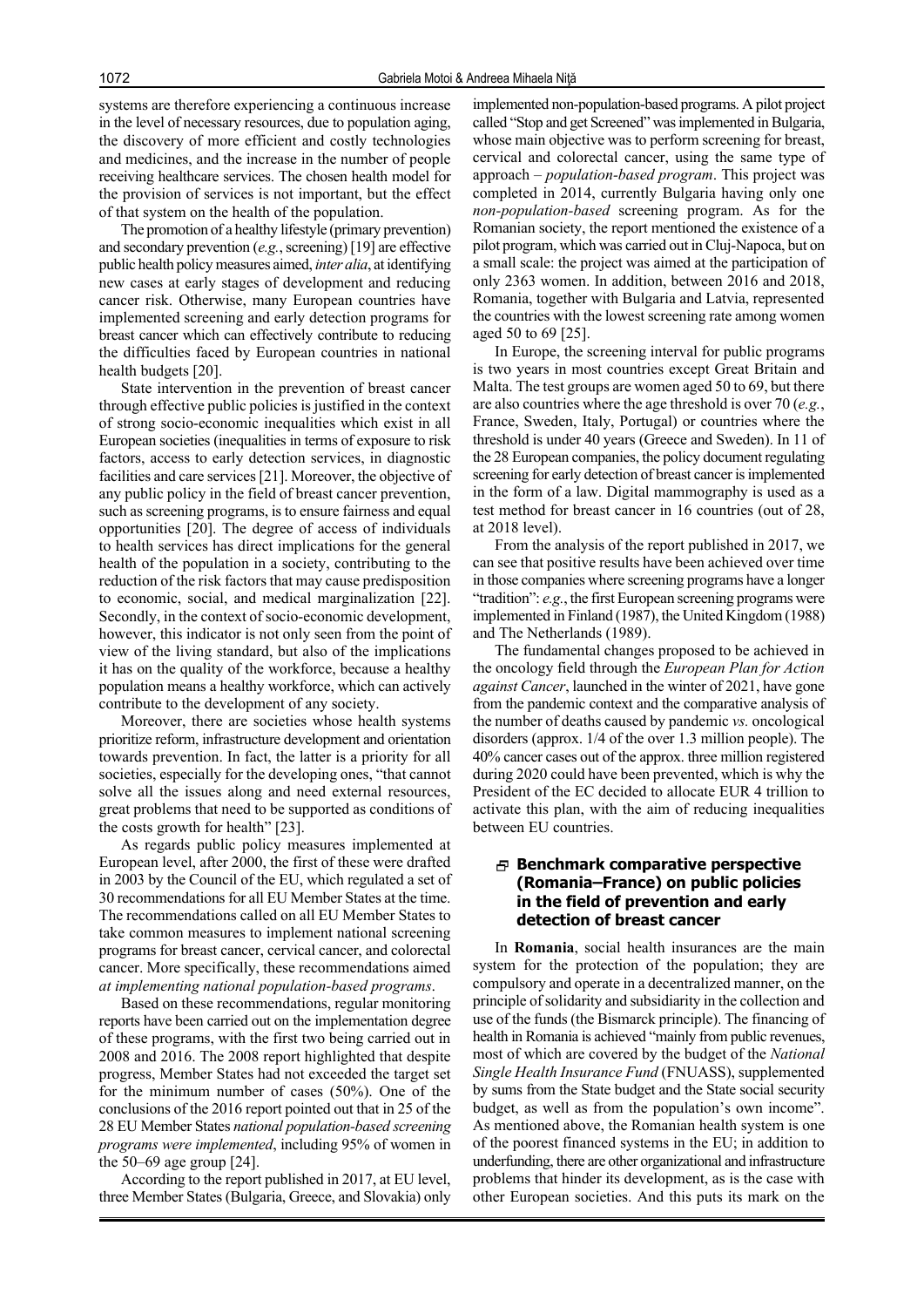state of health of the population and the risks to which it is exposed, as confirmed by EU statistics: *e.g.*, in 2018, Romania was the country with the lowest *healthy life years* (57 years) compared to the European average of 62 [26]. In addition, in the *European Health Consumer Index* (EHCI), since 2017, Romania has been the last ranking of the European Health systems, which considers indicators such as: accessibility of medical services (waiting times for control and treatment), patients' rights, information to patients, treatment results, survival rates for chronic or incurable diseases, prevention services, etc. [27].

As for cancer disease, at national level, Romania is implemented *The National Oncology Program*, which has several sub-programs in its structure, but all are focused on the treatment of this disease and not on its prevention. In 2016, the Ministry of Health adopted the *First Integrated Multiannual National Plan for Cancer Control in Romania* for the period 2016–2020, a public policy document whose main objective was to promote preventive behavior. The training of preventive behavior involved, on the one hand, campaigns to raise awareness and inform the public about the risk factors for cancer; on the other hand, it involved conducting pilot screening campaigns for the most common cancers (breast cancer and colorectal cancer), with the knowledge that, in the absence of a culture of prevention, increased breast cancer mortality is also caused by the fact that breast cancer is diagnosed, most of the times, in advanced stages. Two years after the adoption of the national *Cancer Control Plan*, the project to implement the pilot Program for early detection of breast cancer was launched in 2018.

**France** is characterized by a hybrid health system resulting from the combination of the public and private sectors, a system "based on compulsory health insurance and supplemented subsequently by voluntary insurance measures" [28]. In terms of financing, it is dominated by contributions from employers and employees and "10% of total health expenditure is covered by private insurance" [29].

The first cancer prevention plan was implemented in 2003, under the presidency of Jacques Chirac, the year when the *National Cancer Institute* (INCa) was also founded. After the 2003–2007 plan, two further plans followed: 2009–2013 and 2014–2019, under the auspices of which a complex structure of cancer fighting bodies and organizations was set up, leading to significant financial expenditure for the French state (*e.g.*, 16 billion EUR were spent at 2009 level) [30].

### **An example of good practice**

To be able to carry out a meaningful analysis of the effects of these plans in the French society, it is important to analyze the areas around which they are articulated. Looking at the latest plan (2014–2019), its analysis shows that the population eligible for the national screening program carried out in 2015 (at the start of the Plan) was around 10 million women aged 50–74, of which about 51.5% were tested. Through this program, 36 889 cases were detected at 2015 level, which means a rate of 7.4 per thousand of all participating persons [31, 32]. We can say that the national Cancer Plan 2014–2019 was built around three keywords: prevention, cure, and equal opportunities –

through an effective prevention activity, we can detect faster (at the early stage) and cure faster. Last but not least, in a world of social inequalities (which we find both France and in Romania – in particular), a successful public policy, especially in this health field, is one that ensures equal access to detection and, subsequently, treatment services. Not often, as a perverse effect (in the meaning of Boudon (1998) [33]), health campaigns have the effect of "increasing social divisions rather than reducing them, since the more educated groups tend to be the ones who best respond to information on health, disseminated publicly or privately" [34].

Thus, the 2014–2019 Plan in France has been articulated around four axes, each with its own objectives: (*i*) cure of sick persons (one of the objectives being to promote early diagnosis); (*ii*) ensuring continuity of life quality (one of the objectives being to reduce the impact of cancer on personal life); (*iii*) optimization of institutional management (network of cancer prevention and treatment institutions); (*iv*) investment in research and prevention.

In fact, this last point is a strong point of any successful public policy measure. Without investment in the (research and health) infrastructure, without investment in prevention campaigns and programs, without an adequate financing of public health systems (here the statistical indicators show a major difference between France and Romania – which is the last in the EU in terms of the percentage of GDP allocated to health (5.2% of GDP in 2017, compared with 11.3% in France [35]), no notable results can be achieved in preventing a disease such as cancer or, in the long term, improving the health state and life quality of the population.

Compared to the 2009–2013 plan, the novelty of the plan that started in France in 2015 is that: the 50–74 years category eligible for screening has been maintained, but two more population categories have been added: a population group for which risk assessment actions have been initiated (women aged 25 to 50) and a category envisaged by a vigilant surveillance (women aged over 75) [36].

Regarding the age group "50–74 years", the National Cancer Plan 2014–2019 considered, first of all, that, when reaching the age of 50, every woman in the target group would receive a free consultation (invitation for consultation from the treating doctor, the gynecologist or to go directly to a radiology clinic to perform the first mammography within this program). Another measure concerned training activities for the actors involved. Thus, the gynecologiststreating physicians of women in this age group are involved in training activities, whose primary purpose is to facilitate dialog and communication with their patients and to assist them in the decision-making process to investigate breast cancer. Moreover, in this age group, the Plan aimed at removing financial obstacles. If the socio-economic situation of the person concerned does not allow an echography to be carried out, the costs of the echography are to be borne by the State at a rate of 96% [35]. Finally, another measure aimed at removing cultural barriers. This was supported by the following concrete actions: the "mammobiles" [37] and the development of health mediation and language interpretation services (with the knowledge that France is a country where the number of immigrants is very high). The concept of mammobiles appeared in France, for the first time in the period 1990–1992 in the Departments of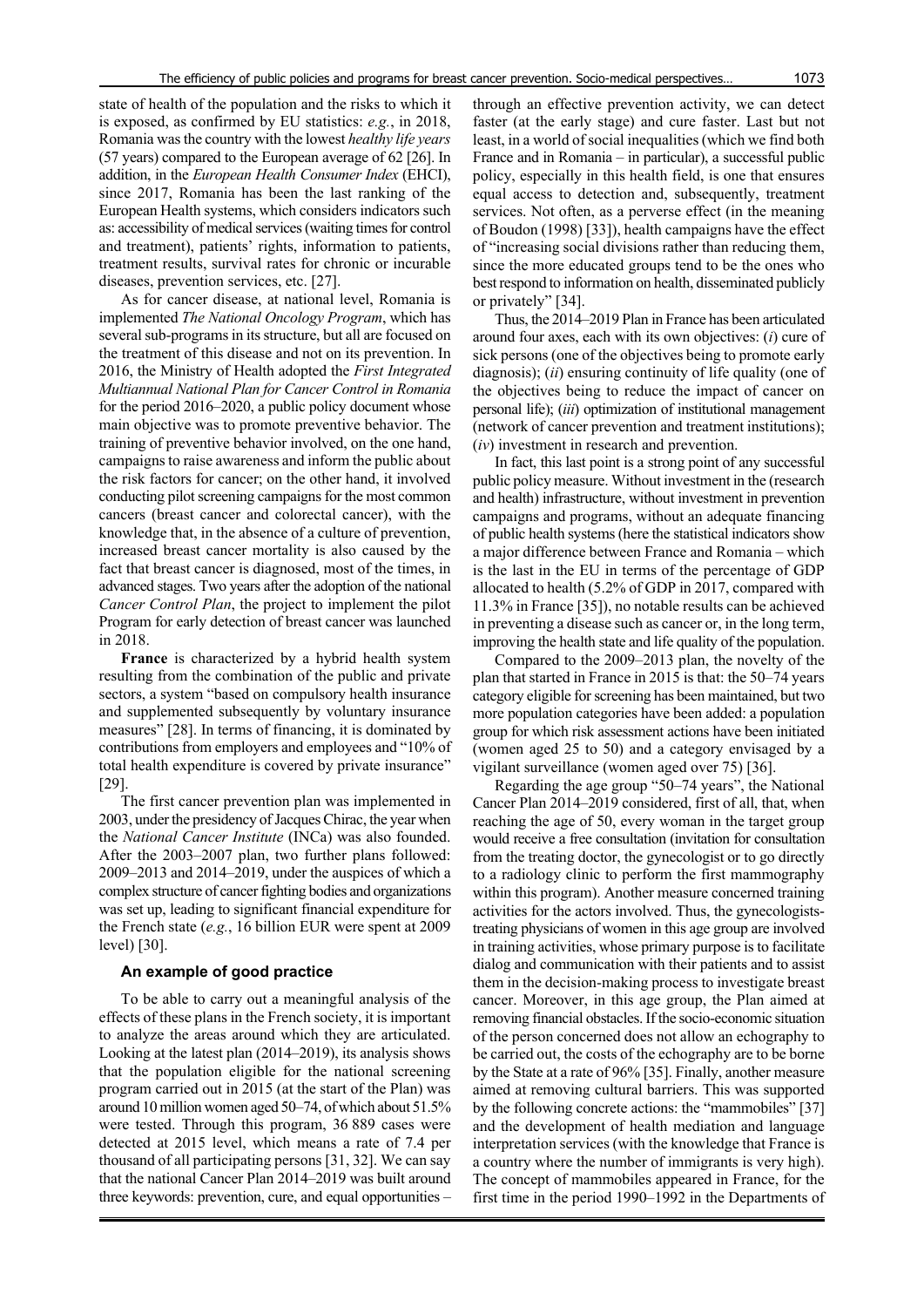Hérault and Orne, along the lines of those that already existed in The Netherlands and Sweden [38]. The measure was a successful one, considering that in 10 years the participation rate in the early screening of breast cancer increased – *e.g.*, in the Department of Hérault, it increased from 24.4% in 2004 to 50.7% in 2014 [37].

Regarding the age group "25–50 years", the National Cancer Plan 2014–2019 considered that on reaching the age of 25, any woman who has no personal history of breast cancer and who has already been identified is invited (by letter) to consult her treating physician or gynecologist for the beginning of a period dedicated to prevention and possible early detection. The measure is supported by the state, with 100% coverage of the consultation by medical insurance (so-called "*assurance maladie*"). In addition, women in this age group benefited from primary prevention activities: information on risk factors (tobacco, alcohol consumption, harmful eating habits, lifestyle, and physical activity, etc.) in the appearance of cancers; primary prevention also included information on sexual health elements (sexually transmitted infections, contraception, pregnancy, breastfeeding, etc.).

The results of the implementation of the 2014–2019 Plan were positive if we consider that the women mortality rate of breast cancer dropped in the period 2016–2019 [39], after an increase of 8.9% in the period 2011–2016 (as shown in Table 5). Despite this progress, France is still in the category of those countries where the incidence and mortality of cancer (generally not just breast cancer) is above the EU average [40].

However, the National Cancer Plan of the French society is a model of good practice that can be applied in the Romanian society, although the differences between the two societies in terms of structure, organization, functioning, infrastructure, and financing of the medical system are significant, which would create some difficulties in implementing this model of early detection and prevention of breast cancer.

#### **Conclusions**

Based on one of the fundamental principles underpinning health systems, namely universal access, financing of health is conditioned by the country's level of development. The public financing system has, unquestionably, a defining role, with 70% of the health expenses being borne by the state in 2/3 EU Member States, while in Romania the average yearly allocation of the GDP for health is around 5%.

From the analysis of the secondary data collected and processed for this article, it resulted that there is a need for further algorithms of the main methods of financing the national health system (State budget, health social security, private health insurance, direct payments, community funding), by piloting a model that can support the actions of the Europe Beating Cancer Plan. Without prioritizing the shift from tertiary care to a system based on prevention and primary care and a public commitment to increase health expenditure, Romania will not be able to achieve any coherent action of the EU Beating Cancer Plan and will not be able to direct funds to research aimed at implementing the European Cancer Imaging Initiative.

A healthy community is the one where the mortality rate is low, and this depends on focusing the attention on disease prevention rather than treatment. The GDP for health is double in France compared to Romania, giving this country the opportunity to invest funds in infrastructure (research and medical) and prevention programs. If the state budget funding is insufficient and a fragile mechanism for collecting health taxes is added, the only remaining solution that can be tested is to change the interventional paradigm centered on hospital healthcare, which involves a series of exponential costs, with that of the preventive paradigm with coercive accents on the population (with the risk of losing the extended benefits of the insured person status).

### **Conflict of interests**

The authors declare that they have no conflict of interests.

#### **References**

- [1] Amsellem N, Bataille P (eds). Le cancer : un regard sociologique. Biomédicalisation et parcours de soins. Collection « Recherches », Éditions La Découverte, Paris, 2018, 11–12, 18. https://www. editionsladecouverte.fr/le\_cancer\_\_\_un\_regard\_sociologique-9782707195784
- [2] Ferlay J, Colombet M, Soerjomataram I, Dyba T, Randi G, Bettio M, Gavin A, Visser O, Bray F. Cancer incidence and mortality patterns in Europe: estimates for 40 countries and 25 major cancers in 2018. Eur J Cancer, 2018, 103:356–387. https://doi.org/10.1016/j.ejca.2018.07.005 PMID: 30100160
- [3] Hofmarcher T, Brådvik G, Svedman C, Lindgren P, Jönsson B, Wilking N. Comparator Report on Cancer in Europe 2019 – disease burden, costs and access to medicines. The Swedish Institute for Health Economics (IHE) Report, Lund, Sweden, 2019, 7:16. https://www.efpia.eu/media/580501/comparatorreport-on-cancer.pdf
- Organization for Economic Co-operation and Development/ European Union (OECD/EU). Health at a glance: Europe 2018. State of health in the EU cycle. OECD Publishing, Paris, France, 2018, 160. https://doi.org/10.1787/health\_glance\_eur-2018-en https://www.oecd-ilibrary.org/social-issues-migration-health/ health-at-a-glance-europe-2018\_health\_glance\_eur-2018-en
- [5] Anderson KN, Schwab RB, Martinez ME. Reproductive risk factors and breast cancer subtypes: a review of the literature. Breast Cancer Res Treat, 2014, 144(1):1–10. https://doi.org/ 10.1007/s10549-014-2852-7 PMID: 24477977 PMCID: PMC 4026199
- [6] European Commission (EC). Europe's Beating Cancer Plan: communication from the Commission to the European Parliament and the Council. EC, Brussels, Belgium, 2021, 1–31. https:// ec.europa.eu/health/sites/health/files/non\_communicable\_di seases/docs/eu\_cancer-plan\_en.pdf
- [7] The Economist Intelligence Unit (EIU). Modele europene: optiuni pentru finantarea sănătății și medicamentelor inovatoare în România. EIU HealthCare, London–New York–Hong Kong, 2018, 1–67. http://www.lawg.ro/files/assets/userfiles/files/RFC\_ LAWG\_-\_Full\_Version\_-\_RO\_v2\_for\_Web.pdf
- Borg V, Kristensen TS. Social class and self-rated health: can the gradient be explained by differences in life style or work environment? Soc Sci Med, 2000, 51(7):1019–1030. https:// doi.org/10.1016/s0277-9536(00)00011-3 PMID: 11005390
- [9] Ross CE, Van Willigen M. Education and the subjective quality of life. J Health Soc Behav, 1997, 38(3):275–297. PMID: 9343965
- [10] Contoyannis P, Jones AM. Socio-economic status, health and lifestyle. J Health Econ, 2004, 23(5):965–995. https://doi.org/ 10.1016/j.jhealeco.2004.02.001 PMID: 15353189
- [11] Krieger N. Defining and investigating social disparities in cancer: critical issues. Cancer Causes Control, 2005, 16(1):5–14. https:// doi.org/10.1007/s10552-004-1251-5 PMID: 15750853
- [12] Pop CE. Starea de sănătate a populației din România în context european. O abordare din perspectiva calităţii vieţii. Calitatea Vieţii, 2010, XXI(3–4):274–305. https://www.revistacalitatea vietii.ro/2010/CV-3-4-2010/04.pdf
- [13] International Agency for Research on Cancer (IARC). Romania. World Health Organization (WHO), Globocan 2020, The Global Cancer Observatory (GCO), Geneva, Switzerland, March 2021, 1–2. https://gco.iarc.fr/today/data/factsheets/populations/642 romania-fact-sheets.pdf